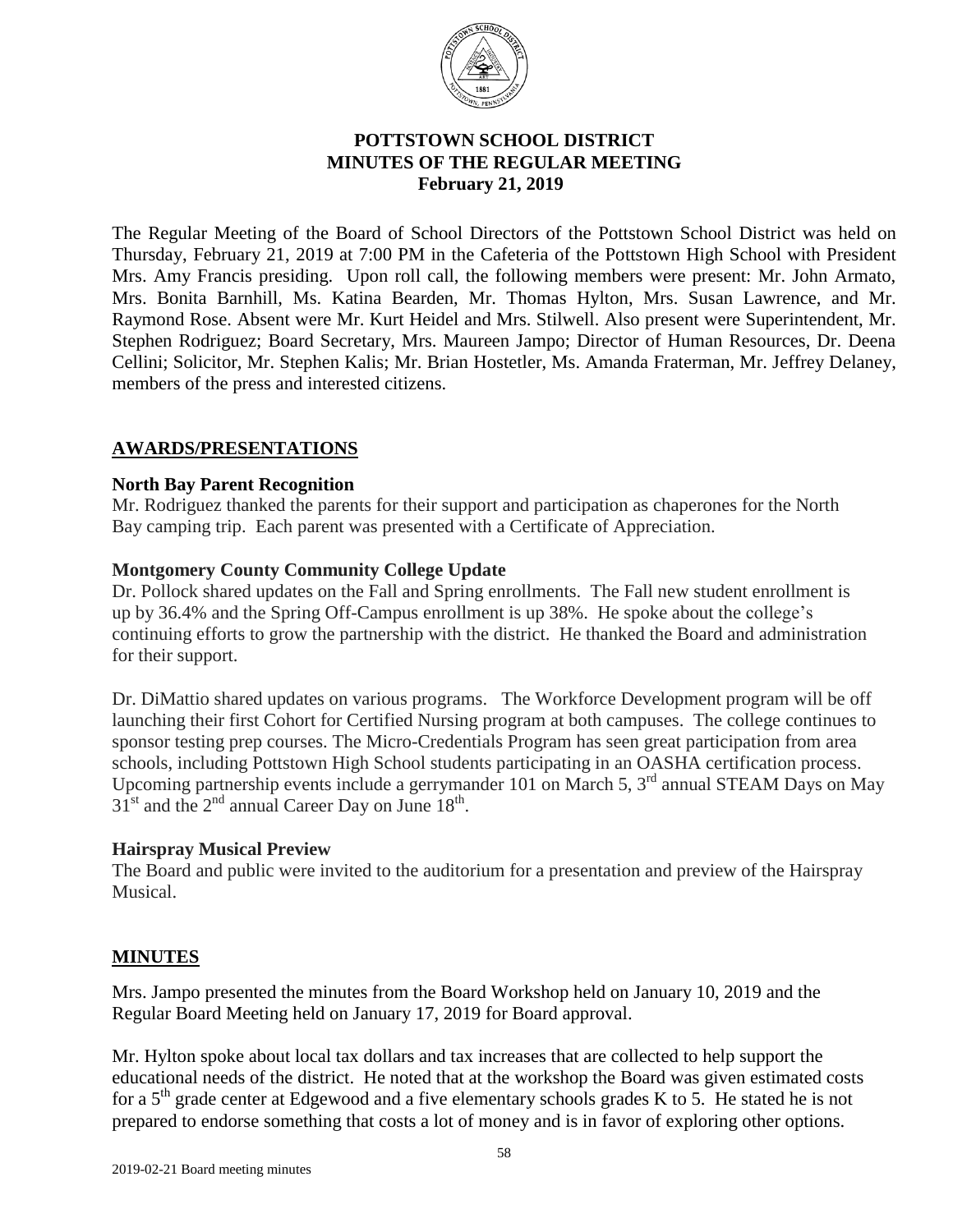Mr. Hylton recalled past building projects that he feels were not good Board decisions and would like this Board to take time to get it right this time. He suggested looking at different models (ex: moving 8<sup>th</sup> grade to the high school, co-teaching) for the most cost effective way to deliver education.

Mrs. Francis believes the Town Hall meetings are on track to gather information that would give the Board the opportunity to make the best decision.

Ms. Bearden was in agreement with both comments. She understood the purpose of the town hall meetings is to gather information from the community based on the possibilities. She sees benefits in staff moving with students.

# **LIST OF BILLS**

Mrs. Jampo presented the list of bills paid from the various funds for the period of January 2019 to be approved as presented and a copy be filed in the Secretary's office as **Addendum #2018-2019-055.**

## **TREASURER'S REPORT**

Mrs. Jampo presented the Treasurer's Reports for January 2019 to be approved as presented and a copy be filed in the Secretary's office as **Addendum #2018-2019-056.**

# **COMMITTEE REPORTS**

## COMMUNITY RELATIONS – Ms. Bearden

The committee met on February 14. The committee heard a presentations on the district's social media/ communications and a update from the Family Advisory Committee. Topics of discussion focused on organizing a 'Back to School Pep Rally and preparations for the upcoming Mother/Son dance scheduled for April  $12^{th}$ .

### CURRICULUM - Mrs. Lawrence

The committee met on February 14. Highlights from the meeting included a presentation from Mrs. McCoy on new courses to be offered next year at the high school, an update on purchasing Chromebooks for next year, and an outline on the A-Target School Improvement Plan at the middle school. The committee members discussed the beginning processes to move towards a Standard Based Report Card system.

### FACILITIES / FINANCE – Mrs. Francis

The committee met on February 7. Facility updates included a breakdown of costs for the 2019 Building Envelope Repair project, compliance with PDE requirements for lead testing and the progress on the Franklin Fields. The Finance portion of the meeting, the committee reviewed and recommended 'Consent items #15:Contracts, #16: E-rate Bids, #17: School District Financial Audit, including the two 'Non-Consent' items #22: MCIU Membership Services Budget and #23: Maple Street Partial Tax Exoneration. The committee heard a presentation from Mrs. Kennedy about a proposed plan to reallocate Technology budget funds for the purchase of new Chromebooks. The committee supports the proposed plan.

Mrs. Kennedy, Acting Technology Director, reviewed the proposed Chromebook plan to the full board and public. Her PowerPoint presentation outlined the cost comparison for Windows vs. Chrome, the proposed device distribution and sustainability data.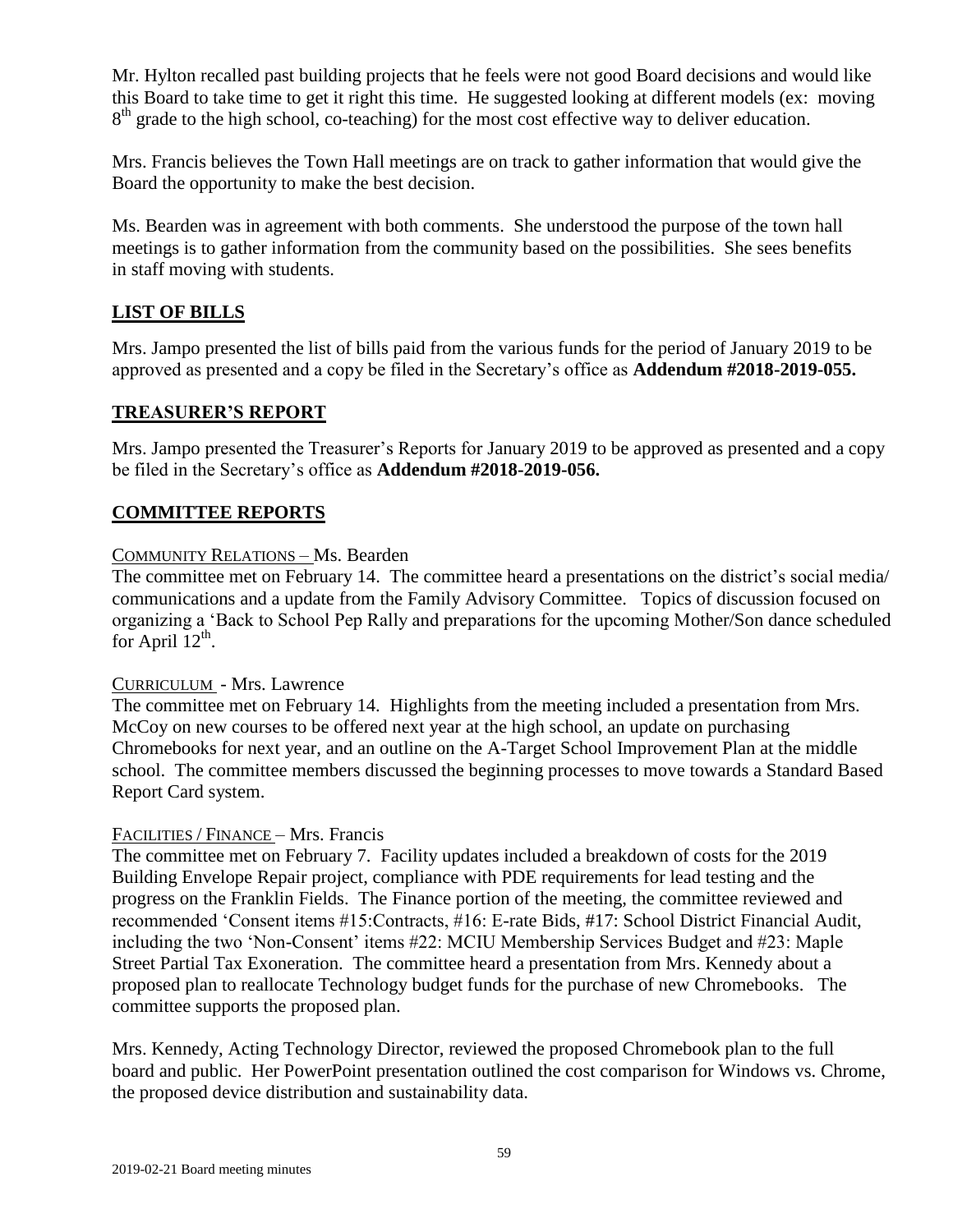## POLICY / PERSONNEL – Mr. Rose

The committee met on February 7. The committee is recommending the purchasing policies on tonight's agenda and the contract for substitutes for board approval. Ms. Iezzi, Wellness Coordinator, gave the committee a detailed presentation on district wide wellness programs and initiatives. The majority of programs are funded through Pottstown Area Health & Wellness Foundation. Many program are supported by regional based community organizations and donations.

## BOROUGH LIAISON – Mr. Rose

Borough Council's Committee of the Whole met on February  $6<sup>th</sup>$ , followed by the voting meeting on February 11<sup>th</sup>. Highlights from the voting meeting were proposed zoning changes relegating certain types of businesses to West High Street (public hearing in March) and approval of the Pottstown Land Bank Administrative Policies & Procedures. Resident Michael Mauger presented arguments to the proposed policies and procedures stating the proposed language gave the Land Bank nearly unchecked discretion in determining eligibility to buy Land Bank property. Mr. Rose suggested the Board invite Mr. Mauger to a future Policy or Facilities Committee meeting.

## PSBA / MCIU / MONTGOMERY COUNTY LEGISLATIVE REPRESENTATIVE – Mrs. Stilwell No report.

# **APPROVAL OF CONSENT ITEMS**

Mr. Rodriguez presented the consent and non-consent items for Board discussion and approval. Administrators reviewed the consent items as presented on the board agenda.

## **HEARINGS FROM PATRONS OF THE SCHOOLS (general and consent items)** None.

### **Board Members Comments (consent items)**

None.

# **BOARD ACTION: Minutes, List of Bills, Treasurer's Report**

It was moved by Mr. Hylton and seconded by Mrs. Barnhill that the Board approve the minutes from the Board Workshop held on January 10, 2019 and the minutes from the Regular Board meeting held on January 17, 2019, the list of bills for the period of January 2019 and the Treasurer's Report for the period of January 2019.

All members were in favor. Ayes: Seven Nays: None. Absent: Two. Motion carried.

# **BOARD ACTION: CONSENT**

It was moved by Mr. Hylton and seconded by Mrs. Barnhill that the following consent items be approved in accordance with Policy 005, as recommended by the Superintendent of Schools:

# **CONSENT:**

# **PERSONNEL**

### RESIGNATIONS/TERMINATION**S**

### Professional

Ratify Maria Costanzi, Long Terms Substitute Teacher, Pottstown Middle School, resignation effective February 8, 2019; hire date August 21, 2018.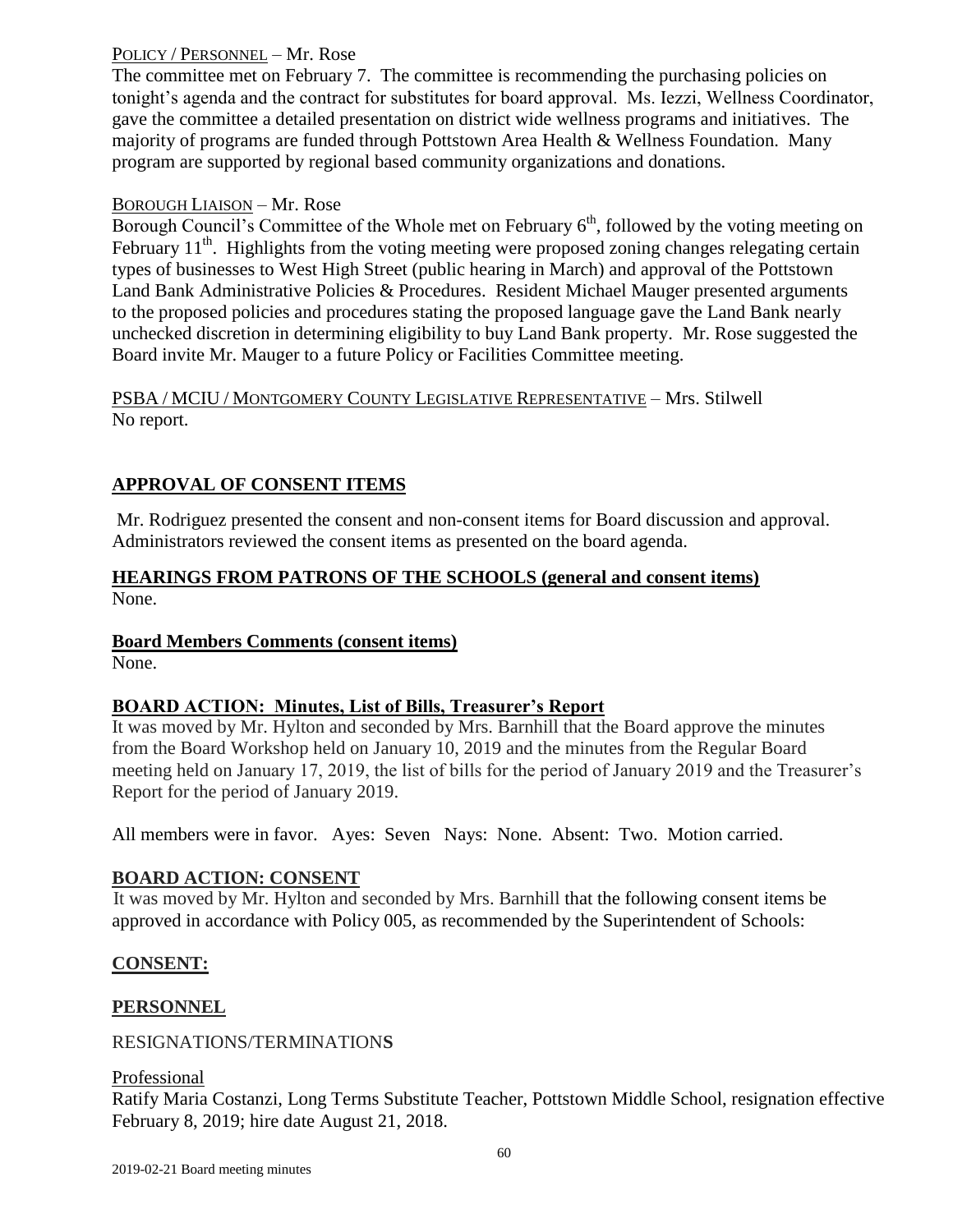Jeanann Irwin, Secondary Teacher, Pottstown High School, resignation effective April 12, 2019; hire date November 28, 2017.

### Classified

Sara Stoltzfus, Custodian 1, Pottstown Middle School, resignation effective June 14, 2019; hire date November 27, 2018.

Dalton Wieder, Custodian 1, Pottstown Middle School, resignation for the purpose of retirement, effective June 14, 2019; hire date July 23, 2008.

### LEAVES

### Administrative

Ratify Matthew Moyer, Principal, Rupert Elementary, request for intermittent leave of absence, covered by Family Medical Leave Act, effective November 21, 2018, end date tbd.

### Professional

Ratify Hilary Tutrani, Secondary Teacher, Pottstown Middle School, request for leave of absence covered by Family Medical Leave Act, effective February 1, 2019, end date tbd.

### Classified

Ratify Barbara Hollenbach, Classroom Assistant, Pottstown High School, request for leave of absence covered by Family Medical Leave Act, effective February 22, 2019, end date tbd.

Ratify Timothy Mutter, Student Proctor, Pottstown High School, request for leave of absence covered by Family Medical Leave Act, effective February 12, 2019, end date tbd.

### CHANGE IN POSITION AND/OR SALARY

#### Administrative

Amanda Fraterman, from Out of District Coordinator to Supervisor of Secondary Special Education, effective date tbd, \$85,000/yr (replacing J. Schroeder)

#### Professional

Ratify Jennifer Kurian, from School Nurse to Certified School Nurse, initial assignment to be Franklin Elementary, effective February 11, 2019,\$45,000/yr (contract of K. Dilliplane).

#### Exempt

Ratify Valerie Jackson, PEAK Coordinator, from 100% to 80% due to changes in grant funding (W.K. Kellogg Grant), effective January 28, 2019.

Ratify Lyudmila Migachev, from Pre-K Counts Classroom Assistant to Long Term Substitute Pre-K Counts Teacher, Annex, effective February 4, 2019, until the end of the 18/19 school year, \$194/day. Upon completion of assignment, she will return to the role of Pre-K Counts Classroom Assistant. (grant funded)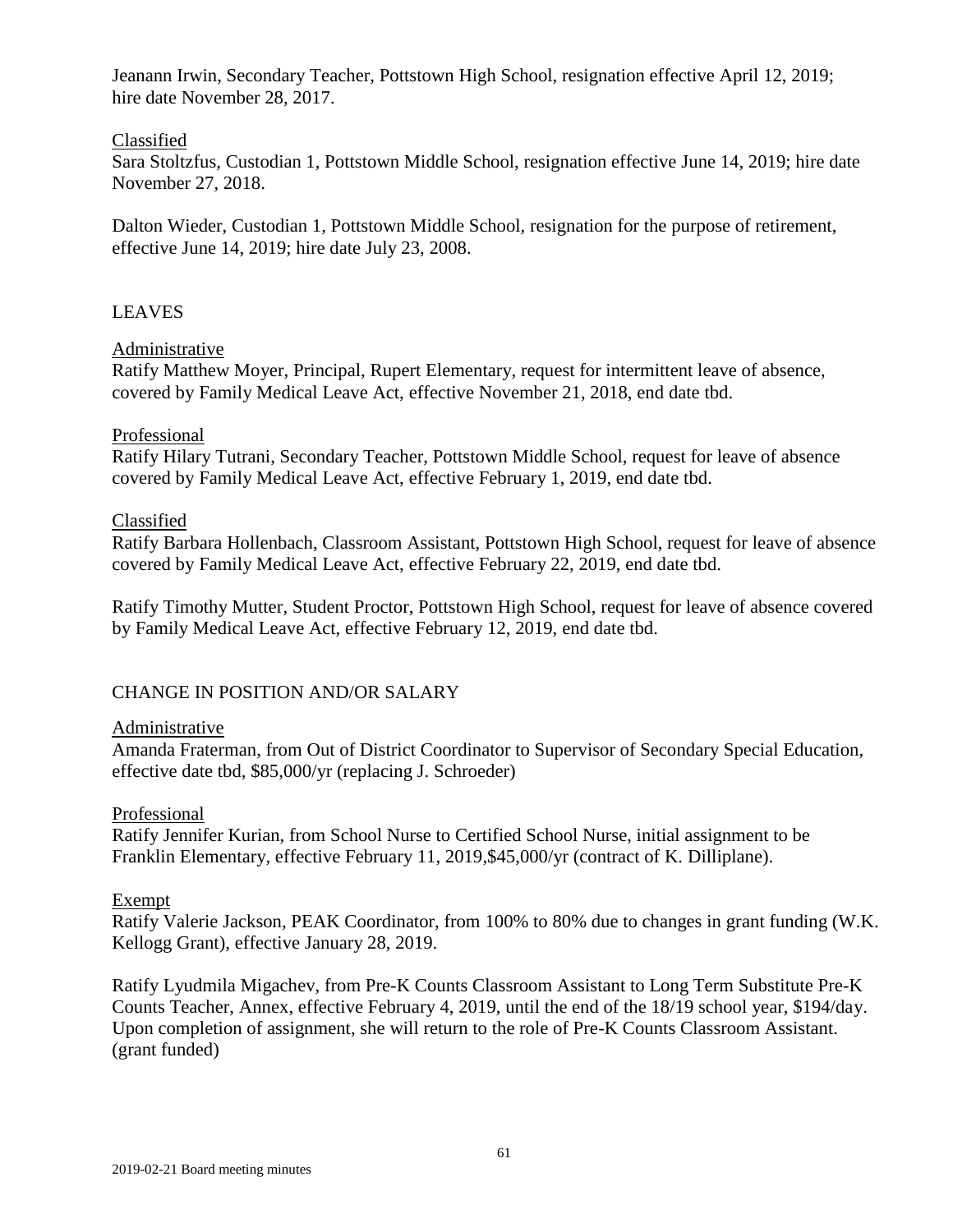## Classified

Ratify Judy Bermudez, from Student Proctor to Substitute Student Proctor, effective February 1, 2019, hourly rate per schedule. This is in addition to her role as Part-time Elementary Cleaner.

### ELECTIONS:

### Professional

Ratify Matthew Nullmeyer, Long Term Substitute Teacher, Pottstown Middle School, effective January 21, 2019 to the end of the 18/19 second semester, \$194/day (coverage for A. Roberts)

Lindsey Lucas, Long Term Substitute Teacher, Pottstown Middle School, effective February 25, 2019, \$194/day (coverage for L. Himmelrich)

Emilie Dormer, Secondary Teacher, initial assignment to be Pottstown Middle School, effective March 5, 2019, \$45,000/yr, Step 1-Bach (contract of M.A. Hill).

Amanda Woods, Secondary Teacher, initial assignment to be Pottstown Middle School, effective August 20, 2019, \$45,500/yr, Step 2 - Bach (contract of S. Allen).

### Exempt

Ratify Christine Dise, Pre-K Counts Teacher, Pottstown High School (YMCA Classroom), \$44,880/yr, effective February 4, 2019 (grant funded).

#### Classified

Ratify Heather Murray, Temporary Intervention Assistant, Pottstown Middle School, effective February 4, 2019 to the end of the 2018/2019 school year, \$13.65/hr (replacing V. Schwartz).

Ratify Virginia Cox, Classroom Assistant, Franklin Elementary, effective January 29, 2019, \$13.65/hr (replacing A. Walker).

Ratify June Malocu, Nurse, Barth Elementary, effective February 19, 2019, \$17.46/hr (replacing K. High).

Jose Santiago, Part-time Food Service Driver, Pottstown High School, effective February 25, 2019, \$14.04/hr (replacing P. Swanson).

Ratify Marie Boothman, Classroom Assistant, Franklin Elementary, effective February 19, 2019, \$13.65/hr (replacing outside contractor).

Compensation for Missed Planning Time, \$23 per period.

|    | 1) Perry Augustine | MS        | 13 missed planning times \$299.00 | $(10/02/18$ thru $1/31/19)$   |
|----|--------------------|-----------|-----------------------------------|-------------------------------|
| 2) | Sarah Dierolf      | MS        | 7 missed planning times \$161.00  | $(10/26/18)$ thru $2/06/19$ ) |
|    | 3) Amanda Figueroa | MS        | 3 missed planning times \$69.00   | $(01/23/19$ thru $1/28/19)$   |
|    | 4) Jade Hayes      | <b>MS</b> | 2 missed planning times \$46.00   | (01/24/19, 1/25/19)           |
|    | 5) John Martin     | MS        | 6 missed planning times \$138.00  | $(10/05/18$ thru $1/23/19)$   |
|    | 6) Jesse Tupper    | <b>MS</b> | 3 missed planning times \$69.00   | $(01/22/19$ thru $1/31/19)$   |
|    | 7) David Mabry     | <b>MS</b> | 4 missed planning times \$92.00   | $(01/29/19$ thru $2/7/19$ )   |
|    | 8) Erin Bumbaugh   | MS        | 4 missed planning times \$92.00   | $(02/06/19)$ thru $2/13/19$ ) |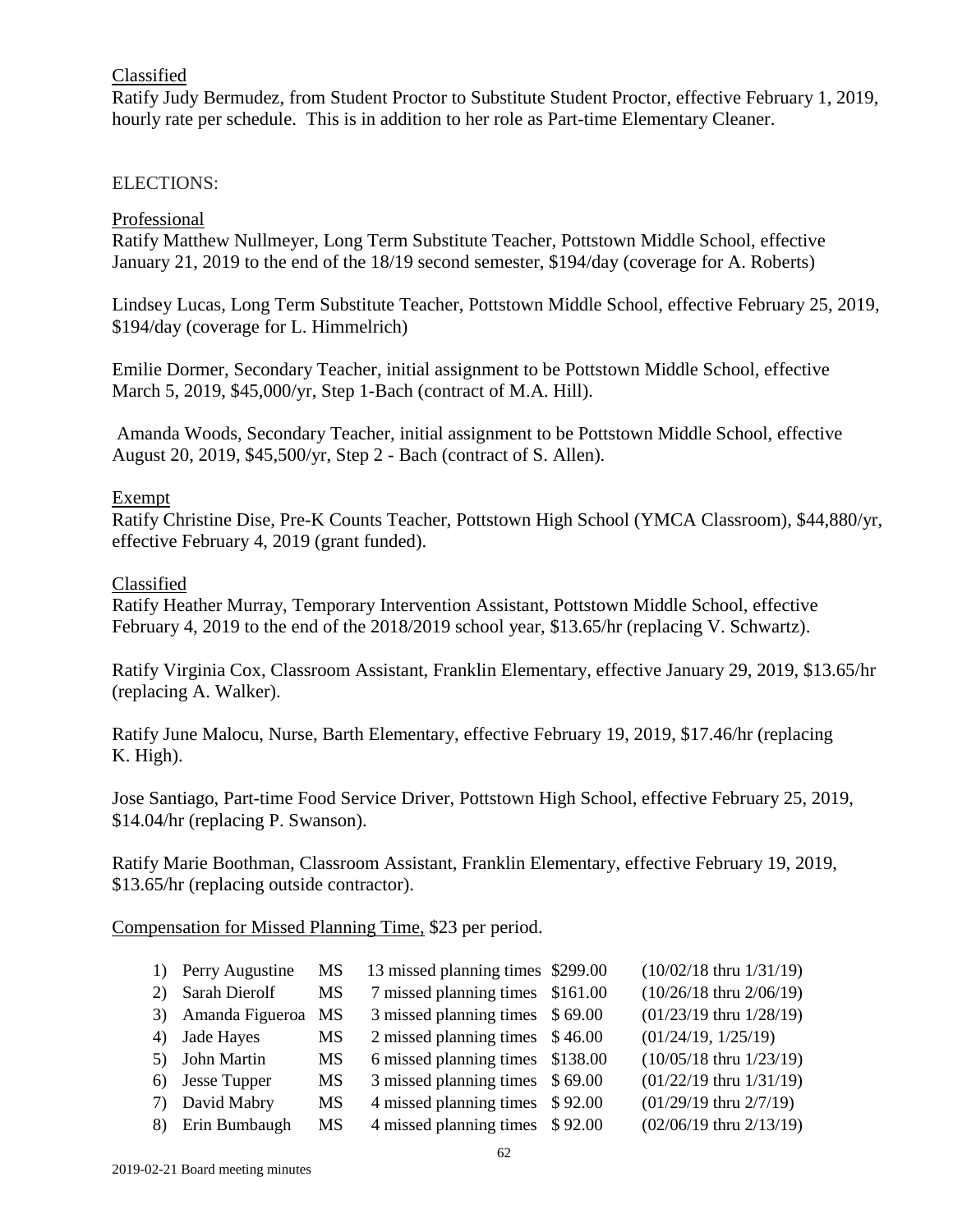| 9) Victoria Damiano MS |      | 1 missed planning time \$23.00   | (02/06/2019)                   |
|------------------------|------|----------------------------------|--------------------------------|
| 10) Amanda High        | MS . | 3 missed planning times \$69.00  | $(02/05/2019)$ thru $2/6/19$ ) |
| 11) Aaron Torrence     | MS.  | 5 missed planning times \$115.00 | 02/04/2019 thru 2/13/19        |
| 12) Deborah Wilson     | MS.  | 7 missed planning times \$161.00 | 02/95/2019 thru 2/18/19        |

### Homebound Instruction, \$29/hr

Ratify Regina Collins, Franklin Elementary, from January 24, 2019 through June 14, 2019, assignment not to exceed 5 hrs per week.

Ratify Kim White, Barth Elementary, from February 19, 2019 through April 16, 2019, assignment not to exceed 5 hrs per week.

### 2019 Musical: Hairspray Production Team

| Position                   | Name                      | <b>Stipend</b> |
|----------------------------|---------------------------|----------------|
| Accompanist                | Amy K. Anderson           | \$1,000.00     |
| Choregrapher               | Lara Dickinson            | \$1,000.00     |
| Costume Designer           | Beth Yoder                | \$1,000.00     |
| Hair & Make-up             | Diane Shoffstall          | \$500.00       |
| <b>Lighting Director</b>   | Nick Yashinsky            | \$1,300.00     |
| Orchestra Director         | Michael Vought            | \$1,250.00     |
| Producer/Stage Mgr.        | Robert Decker             | \$4,000.00     |
| Properties Mgr.            | Candi Haas Simmons        | \$500.00       |
| Publicist/House Mgr.       | Eileen Basham             | \$1,000.00     |
| Set Construction Mgr.      | Jen Mohr                  | \$800.00       |
| Set Designer               | Candi Haas Simmons        | \$2,500.00     |
| Sound Director             | Albert Garcia             | \$800.00       |
| <b>Theatrical Director</b> | <b>Christopher Sperat</b> | \$3,500.00     |
| <b>Vocal Director</b>      | <b>Ben Dipette</b>        | \$2,500.00     |

Co-Curricular Assignments: 2018-2019 Spring Sports **\* Addendum #2018-2019-057.**

### HORIZONTAL SALARY MOVEMENT

| <b>Name</b>         | Bldg         | From   | <b>Step</b> | Salary                       | <b>SPE</b> | to | <b>Step</b> | Salary              | <b>SPE</b> |
|---------------------|--------------|--------|-------------|------------------------------|------------|----|-------------|---------------------|------------|
| <b>Jesse Tupper</b> | <b>PMS</b>   | $B+15$ |             | \$46,000.00                  |            | M  |             | \$49,000.00         |            |
| Kathleen Valerio    | Lincoln      | $-M$   |             | $$54,000.00 \ $1,000 \ M+30$ |            |    |             | \$60,000.00 \$1,000 |            |
| Jaime Parris        | Rupert       | $B+15$ |             | \$45,500.00                  |            | M  |             | \$49,000.00         |            |
| Rachel Smith        | <b>Barth</b> | $B+15$ |             | \$45,500.00                  |            | M  |             | \$49,000.00         |            |

#### **PROFESSIONAL LEAVES**

The Superintendent recommends the Board approve the following professional leaves as presented:

| Bldg. | Name                               | Conf. Title                                | Location      | Dates Attend Cost                        |                                      |
|-------|------------------------------------|--------------------------------------------|---------------|------------------------------------------|--------------------------------------|
| Admin | Stephen Rodriguez                  | <b>Instructional Technology -</b><br>Apple | Cupertino, CA | $04/03/2019$ -<br>04/05/2019             | Costs pd by<br>Apple                 |
| Admin | Stephen Rodriguez                  | Superintendent's Academy<br>Workshop       | Hershey, PA   | $04/10/2019$ - Costs pd by<br>04/12/2019 | <b>MCIU</b>                          |
| Admin | John Connor<br>Mary Ellen Urquhart | PASBO Annual Conf.                         | Hershey, PA   | $03/06/2019$ -<br>03/08/2019             | \$906.00 ea.- pd<br>by dept. budgets |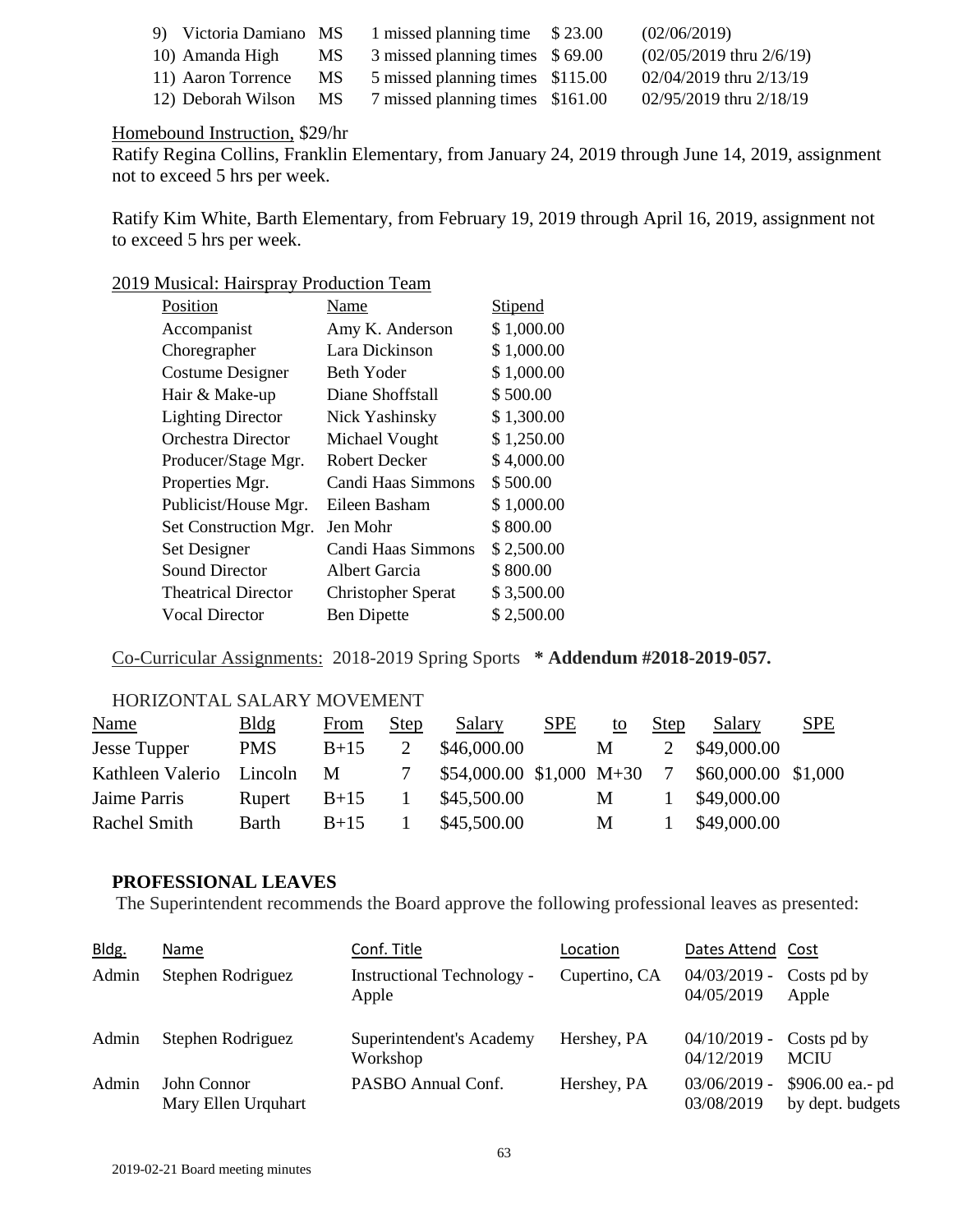| Frkln | Melissa Lopez<br>Margaret Tarboletti<br>Stephanie Roethlisberger<br>Desiree Schwoyer | 2019 Migrant<br>Educ.Prgm./English<br>Language Developm. | Harrisburg, PA | $04/02/2019 - $552.16$ each<br>04/04/2019 | pd by MCIU                 |
|-------|--------------------------------------------------------------------------------------|----------------------------------------------------------|----------------|-------------------------------------------|----------------------------|
| Admin | Stephen Rodriguez                                                                    | <b>PASA Education Congress</b>                           | Harrisburg, PA | $03/17/2019$ -<br>03/18/2019              | \$450 pd by dept<br>budget |

## **POLICIES**

The Superintendent recommends the Board approve the following policies as presented and copies be filed in the Secretary's office as **Addendum #2018-2019-058:**

- Policy 610: Purchases Subject to Bid/Quotation
- Policy 611: Purchased Budgeted
- Policy 612: Purchases Not Budgeted
- Policy 613: Cooperative Purchasing

## **CONTRACTS**

The Superintendent recommends the Board approve/ratify the following contracts as presented and copies be filed in the Secretary's office as **Addendum #2018-2019-059:**

- MOU: Pottstown Athletic Club The Devereux Foundation
	-
- Kelly Services New Story
- 

• New Story

# **E-RATE BIDS**

The Superintendent recommends the Board approve the following quotes in accordance with the E-rated Discount Program and copies be filed in the Secretary's office as **Addendum #2018-2019-060:**

- ePlus: Firewall
- Dauphin DataCom: Wireless Access Points
- KIT Networking Cabling: Cabling

# **SCHOOL DISTRICT FINANCIAL AUDIT**

The Superintendent recommends the Board acknowledge receipt of the Pottstown School District audit for the year ending June 30, 2018 as prepared by Herbein + Company, Inc.

### **PDE E-SIGNATURE RESOLUTIION**

The Superintendent recommends the Board approve the Pa. Dept. of Education electronic signature resolution as presented and a copy be filed in the Secretary's office as **Addendum #2018-2019-061.**

# **OCCUPATIONAL ADVISORY COMMITTEE MEMBER LIST AND MEETING MINUTES**

The Superintendent recommends the Board acknowledge receipt of the Fall 2017 Occupational Advisory Committee member list and meeting reports for the Career and Technical programs in accordance with PDE requirements.

Upon roll call vote, all members voted aye for the above consent items. Ayes: Seven. Nays: None. Absent: Two. Motion carried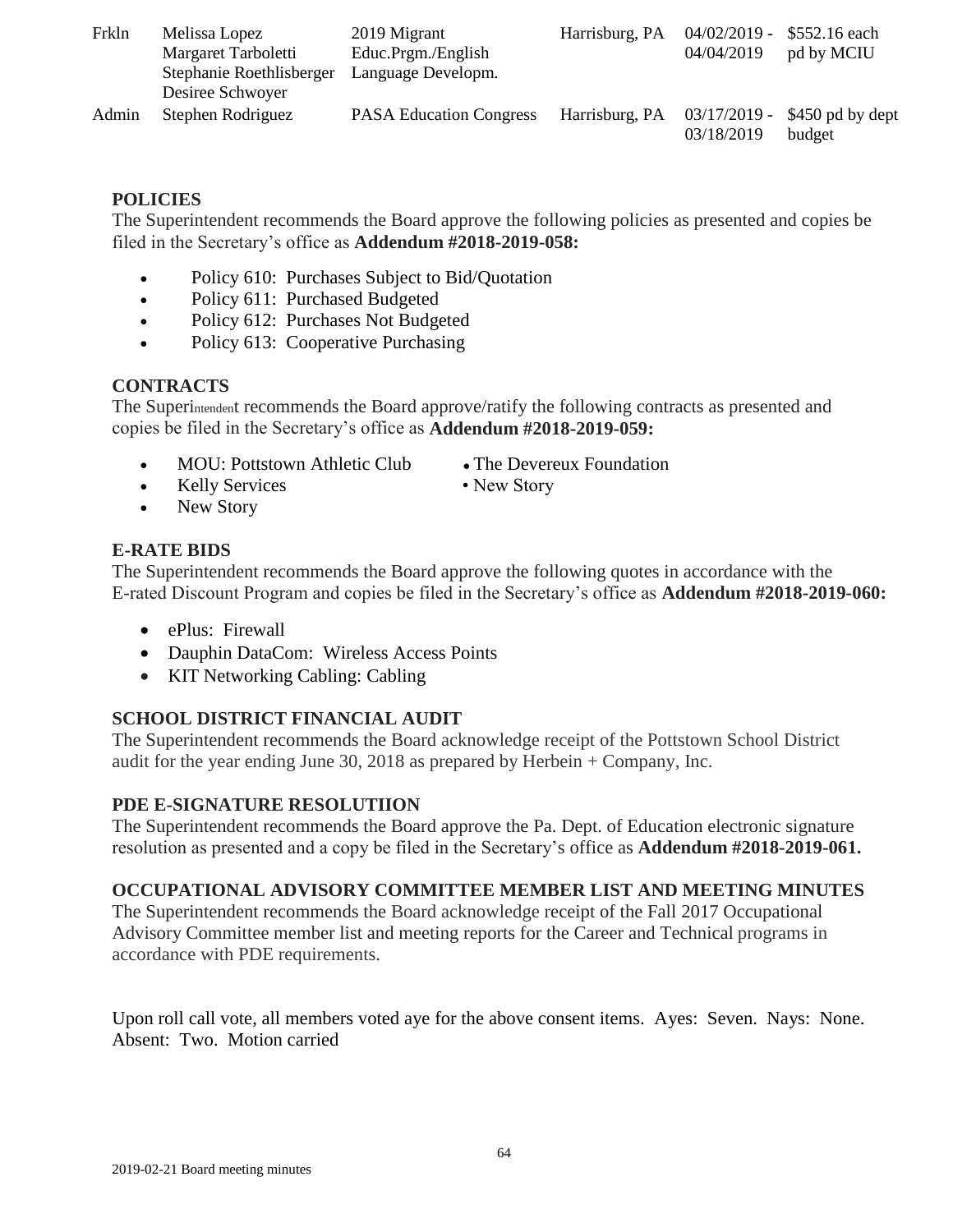## **NON-CONSENT:**

The non-consent items were presented for board consideration.

**Hearings from Patrons of the Schools** (limited to non-consent items): None.

**Board Comments:** None.

## **MCIU MEMBERSHIP SERVICES BUDGET 2019/2020**

The Superintendent recommends the Board approve 2019/2020 MCIU Membership Services Budget as presented and a copy be filed in the Secretary's office as **Addendum #2018-2019-062.**

Pottstown School District's contribution to the Montgomery County Intermediate Unit for the 2019- 2020 fiscal year shall be as follows:

| Office of Professional Learning            | $=$ \$ 893.00        |
|--------------------------------------------|----------------------|
| Office of Community & Government Relations | $=$ \$ 3,501.00      |
| <b>Office of Technical Services</b>        | $= $16,512.00$       |
|                                            | Total = $$20,906,00$ |

This would be a decrease in the Pottstown School District's contribution over the amount contributed for the 2018-2019 school year of \$670 which represents a 3.10% decrease.

It was moved by Mr. Rose and seconded by Mrs. Lawrence that the Board approve the 2019/2020 MCIU Membership Services Budget as presented.

Upon roll call vote, all members voted aye. Ayes: Seven. Nays: None. Absent: Two. Motion carried.

# **MAPLE STREET PARTIAL TAX EXONERATION**

Motion to approve request for partial tax exoneration, parcel #160020536004.

It was moved by Mr. Hylton and seconded by Mr. Rose that the Maple Street partial tax exoneration request be approved.

Upon roll call vote, all members voted aye. Ayes: Seven. Nays: None. Absent: Two. Motion carried.

### **UNFINISHED BUSINESS:**

• Facilities Update: Edgewood Town Hall meetings

Mr. Rodriguez announced the Town Hall meetings are listed on the district website. All meetings will be held at the Edgewood building. The next meeting is scheduled for Saturday, March 2<sup>nd</sup>. Feedback from all the meetings will be gathered and shared with the Board, unedited.

### **INFORMATION**

- Pottstown Go Fourth Royal Court
- High School Musical: Hairspray
- Monthly Meeting Notice: March
- Board & Administrator Professional Development

### **FEDERATION REMARKS**

Mrs. Leibold thanked the administration for the advanced school closing/delay notices due to the inclement weather conditions. She shared the teachers appreciation for the opportunity to participate in the Town Hall meetings. Mrs. Leibold enjoyed the Hair Spray preview and is looking forward to attending the event.